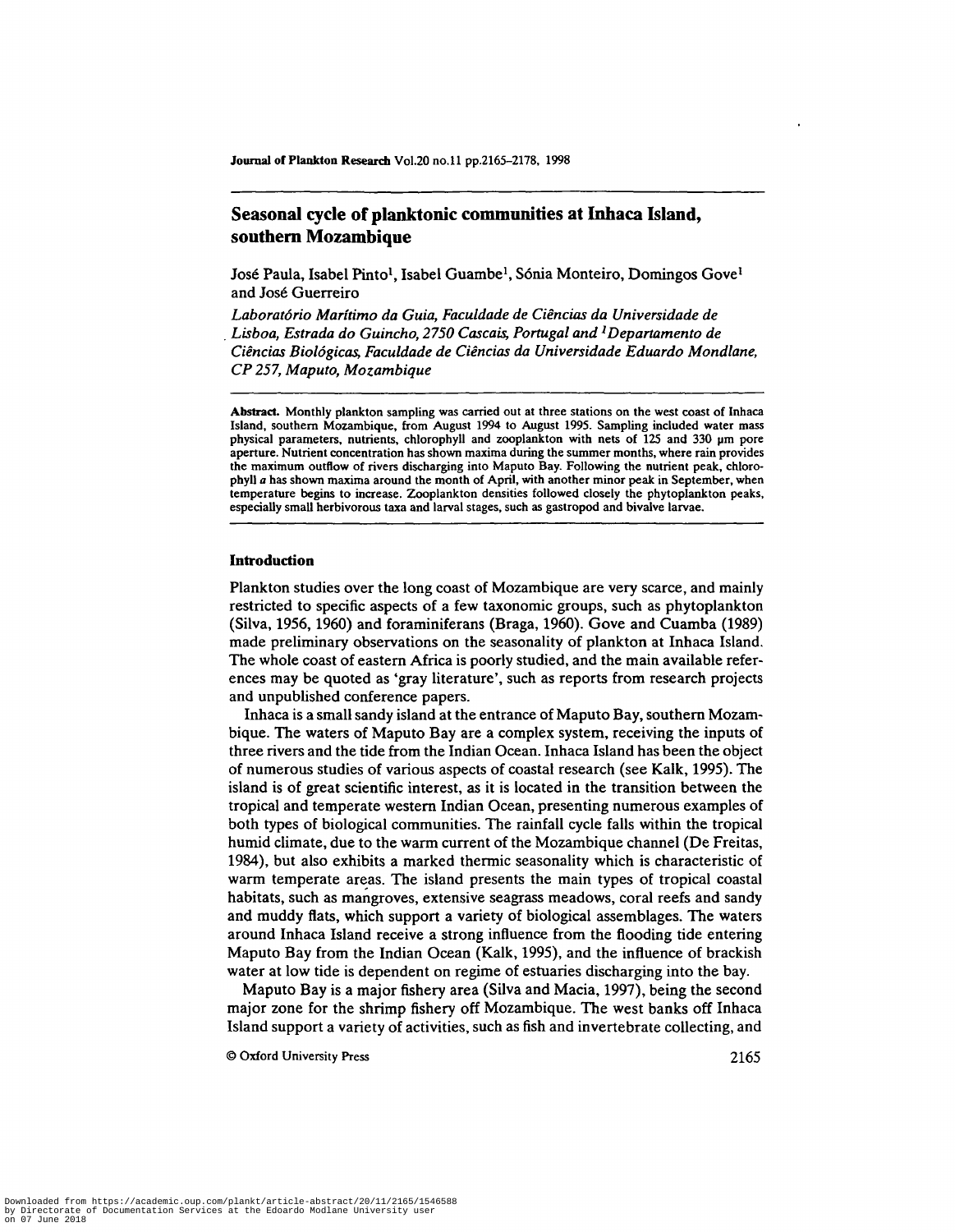### **J.Paola** *et aL*

constitute the main artisanal fisheries center of Maputo Bay (De Boer and Longamane, 1996). The local fisheries include a number of species directly dependent on plankton abundance, such as bivalve mollusks (e.g. *Pinctada capensis* and *Modiolus phillipinarum).* The main objective of this work was to describe the seasonal cycle of planktonic communities on the east coast of Inhaca Island, namely phytoplankton abundance and distribution, and its relationship to nutrients and physical parameters, and zooplankton abundance, distribution and seasonal fluctuations. Particular attention was given to the larval stages of bottom invertebrates, especially bivalve mollusks and decapod crustaceans, due to the importance of a great number of these organisms for local consumption.

### **Method**

### *Research area*

The study area was the west coast of Inhaca Island. Three collecting stations along the coast were defined (Figure 1): Portinho (#1), Estacao de Biologia Maritima (#2) and Saco (#3). All stations are located within the complex system of channels and seagrass banks which border the west coast of the island. Station 1, located near Portinho on the northwest coast, is close to the northern mangrove area, bordered by seagrass associations dominated by *Thalassodendron cilliatum.* Station 2, on the channel facing the Marine Biology Station, is adjacent to the main oyster banks growing on *T.cilliatum.* Station 3 is close to the entrance of Saco mangrove, and it is located between seagrass banks, to the south mainly *Zostera capensis* and to the west mainly *T.cilliatum.*

### *Sampling strategy*

Regular sampling was made monthly, during 13 months. The timing for sampling was during the neap water period, in order to minimize the dislocation of the water mass and maintain similar physical conditions throughout the collecting stations. The high-tide period was chosen as during low tide the low depth of the water column does not permit effective zooplankton trawls to be performed. Sampling was from north to south, following the tidal front (tidal height ranges from 2.5 to 3.5 m).

#### *Nutrients and phytoplankton*

In view of the low depth at the collecting stations, stratification of the water column is not significant. Sampling was made subsuperficially, at  $\sim$ 1 m depth. The following parameters were sampled: temperature, salinity, light penetration, nutrients (phosphorus, total nitrogen, nitrite, nitrate, silicate) and chlorophyll *a.*

Water for nutrient and phytoplankton pigment analysis was collected with 6 and 121 Van Dorn bottles. Nutrient samples were immediately frozen, and water for phytopigments was filtered in  $1.2 \mu m$  filters, with a vacuum pump. After filtration, filters were immediately frozen until analysis.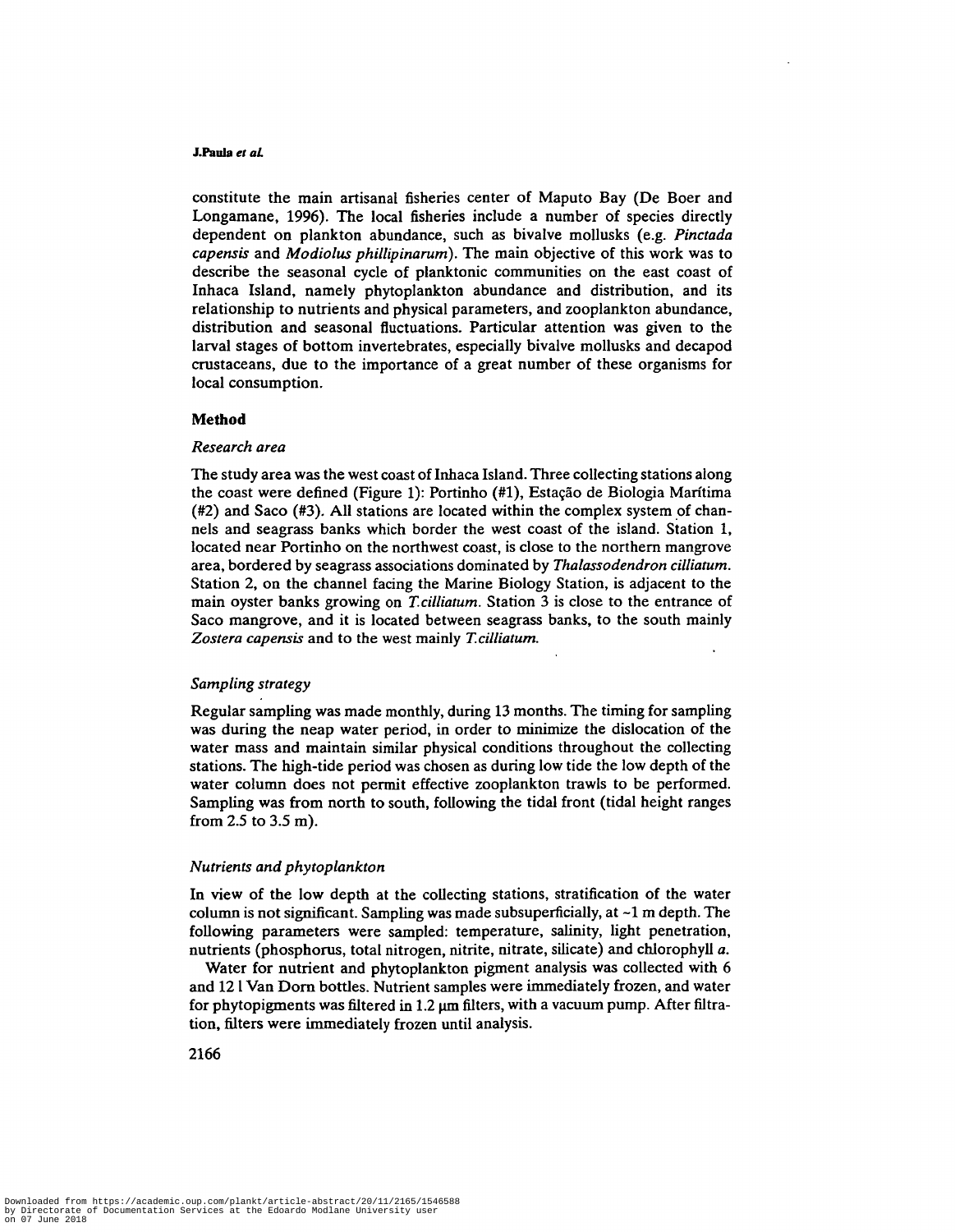

**Seasonal cycle of planktonic communities at Inhaca Island**

Fig. **1.** Map of Inhaca Island, showing the position of plankton collecting stations.

Nutrient analysis followed general procedures by Strickland and Parsons (1972). Pigments were extracted with methanol and quantified by spectrophotometry.

# *Zooplankton*

For zooplankton, two tows were made: one horizontal subsuperficial tow with a net of 125 µm pore aperture for 3 min, and a similar tow with a net of 330 µm pore aperture for 5 min. The nets were equipped with Hydrobios flowmeters, and samples were fixed and preserved in buffered 4% formaldehyde.

Sedimentation volume was determined with a conical jar. Sample fractionation used a Folsom plankton splitter. Identification of the most abundant organisms and counting of major zooplanktonic groups was carried out using an Olympus stereomicroscope. Identifications were made only to major taxonomic groups, except for larval stages of mollusks and crustaceans where they were made as far as available information permits. In the case of mollusks, a number of species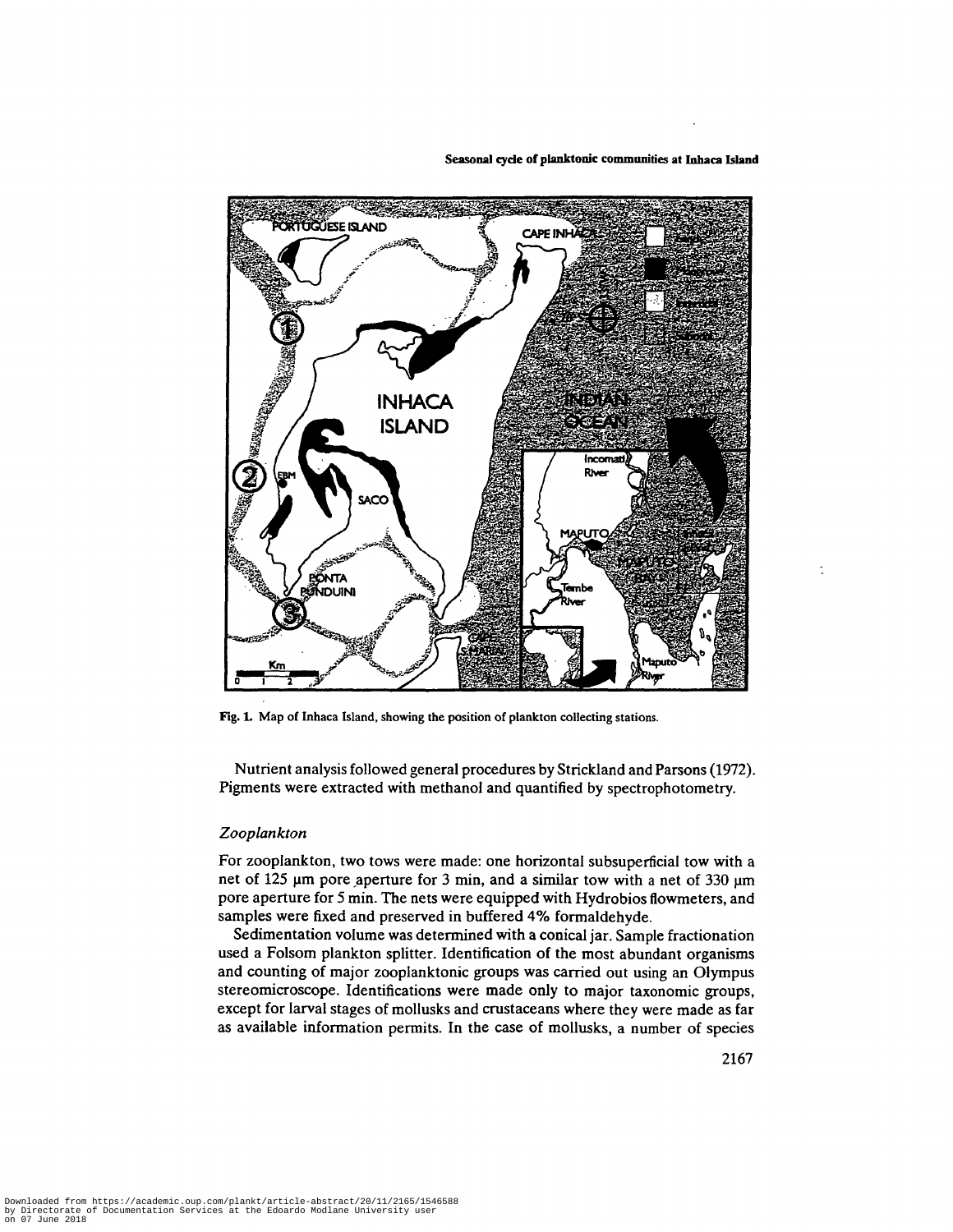#### **J.Paula** *et aL*

were identified with reasonable confidence, due to the fact that some families are represented by a few or single species, and the abundance of larvae may reflect the abundance of adults. For crustaceans, the assignment of larvae to adult species is also difficult, as most local species have still undescribed larvae. A program for larval description of intertidal and shallow water crustaceans was implemented, and a reasonable number of species was obtained ovigerous, producing hatching in captivity (J.Paula and T.Dray, in preparation). This permitted species to be ascribed to a number of decapod crustacean larvae present in the zooplankton samples.

### **Results**

# *Physical conditions*

The maximum range of temperature was observed at station 1, between 18.6°C in July and 37.0°C in January (Figure 2). The maximum value clearly reflects local conditions at a particular sampling moment, due to the low depth of the water column and strong insolation. The annual cycle of temperature at collecting sites followed a clear maximum during summer and a minimum in winter, reflecting the subtropical conditions of Maputo Bay. Salinity showed an irregular pattern (Figure 2), fluctuating between 30 and 42‰. Salinity fluctuations reflect a complex set of factors, namely the circulation in the bay, in which three rivers discharge, and evaporation due to insolation and dilution due to rainy periods, over a short water column (at sampling sites between 0.75 and 5 m deep). The maximum temperature occurred simultaneously with the maximum salinity.



Fig. 2. Seasonal fluctuation of physical parameters. (A) Temperature; (B) salinity.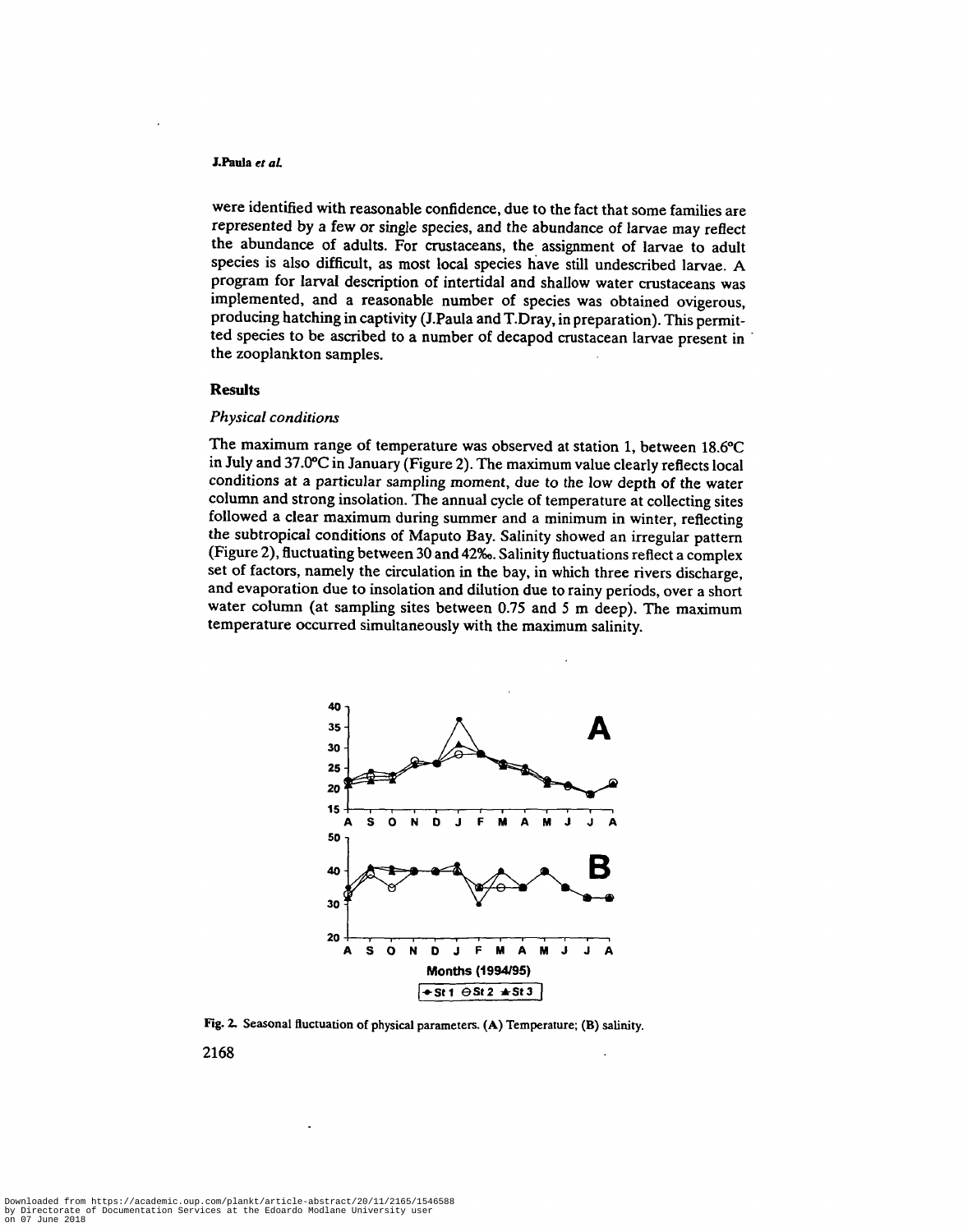# *Nutrients and phytoplankton*

Figures 3 and 4 show the concentration of nutrients in the sampled layer of the water column. The nutrients that show a net trend are the nitrates, silicates and, to some extent, total phosphorus, all showing an increase during the wannest months, probably coupled with the maximum values of precipitation in the hydrographic basins of the rivers which discharge to Maputo Bay. Nitrates were negligible from May to December, but between January and April concentration increased at all stations, reaching  $>2$  µmol  $l^{-1}$ . Silicates were more stable throughout the year, at around 2  $\mu$ mol  $l^{-1}$ , reaching >7  $\mu$ mol  $l^{-1}$  during the rainy season.

Owing to the accumulation of nutrients during the summer/rain period, maximum values of chlorophyll *a* were reached in March (Figure 5), with a decrease towards the cooler months, and with a minor peak in September, when temperature begins to rise. During the chlorophyll peak, the highest value was observed at collecting station 3  $(1.23 \text{ mg m}^{-3})$ , with a decrease towards the entrance of the bay. The lowest values were observed during January and February with a minimum of  $0.04$  mg m<sup>-3</sup> at station 2. The average monthly values ranged between 0.08 and 0.87 mg  $m^{-3}$ , respectively, in February and March.



**Fig.** 3. Seasonal fluctuation of nutrients in the water column. (A) Nitrites; (B) nitrates; (C) total nitrogen. All in µmol l<sup>-1.</sup>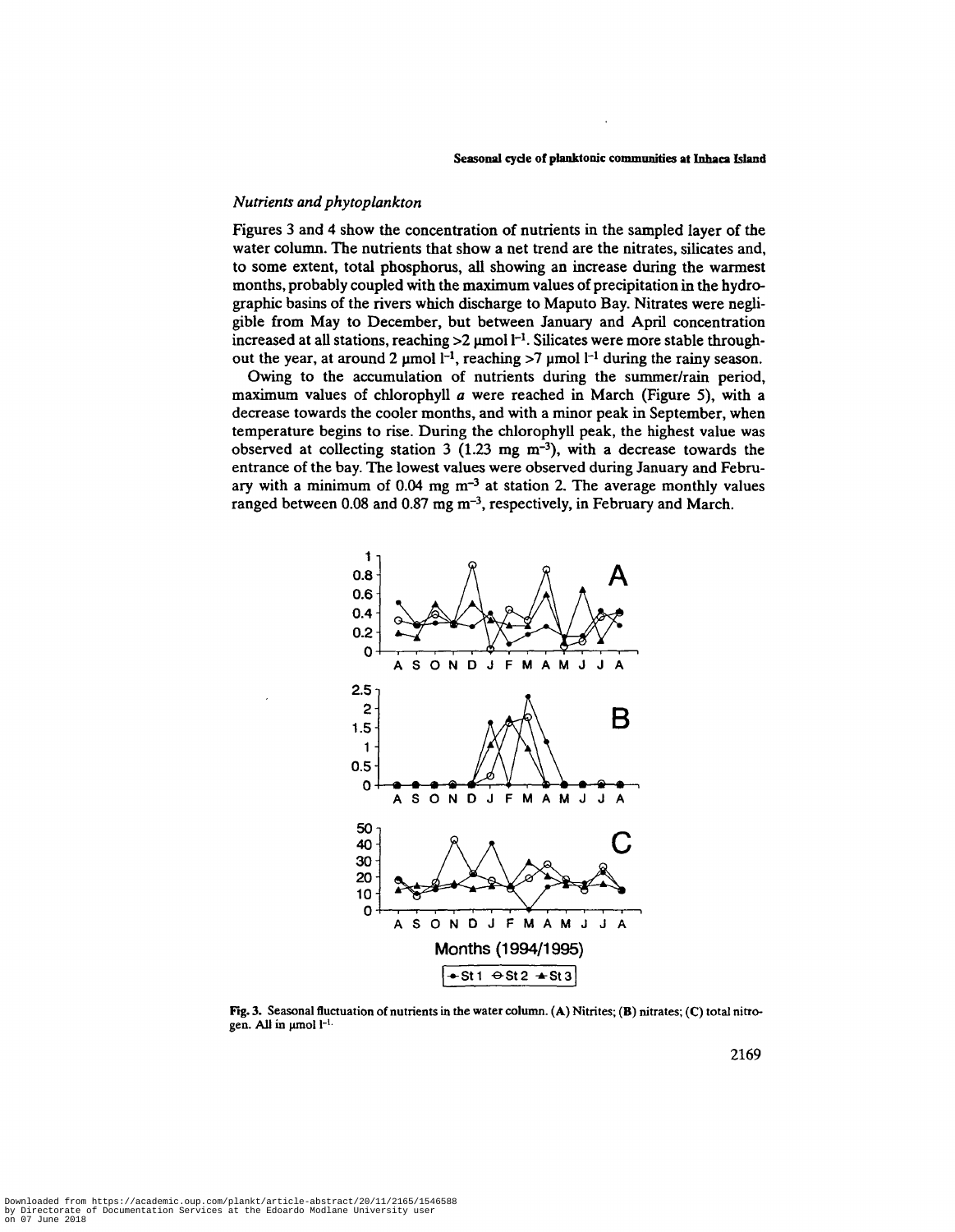**J.Paula** *et aL*



**Fig. 4.** Seasonal fluctuation of nutrients in the water column. (A) Silicates; (B) total phosphorus. All in  $\mu$  mol  $I^{-1}$ .



**Fig.** 5. Seasonal fluctuation of chlorophyll *a.*

# *Zooplankton*

Sedimentation biovolumes followed the global trends of the total organism density, in each zooplankton net (Figures 6 and 7). Biovolumes present a more biased estimation of zooplankton abundance, as reflecting non-living matter and especially the presence of large jelly organisms, such as medusae and ctenophores. In the 125 µm net, highest abundance and biovolumes were reached during September, where biovolume had a maximum of nearly 20 ml  $m^{-3}$  and abundance reached 400 000 organisms  $m^{-3}$ . On the other hand, in the samples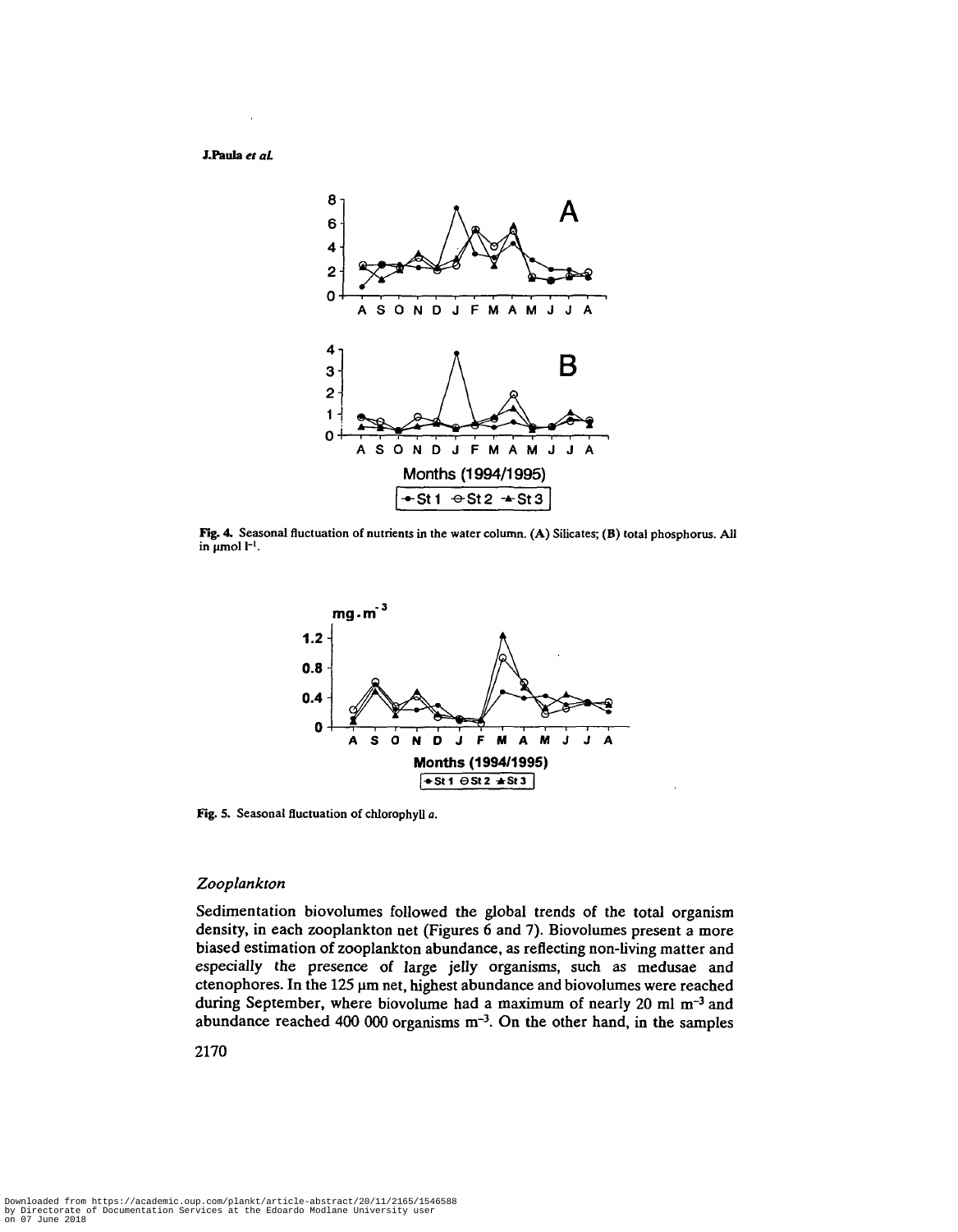**Seasonal cyde of planktonic communities at Inhaca Island**



Fig. 6. Seasonal fluctuation of zooplankton biovolume (ml m<sup>-3</sup>). (A) 125  $\mu$ m net; (B) 330  $\mu$ m net.



Fig. 7. Seasonal fluctuation of zooplankton density (ind. nr<sup>3</sup> ). **(A)** 125 um net; **(B)** 330 um net.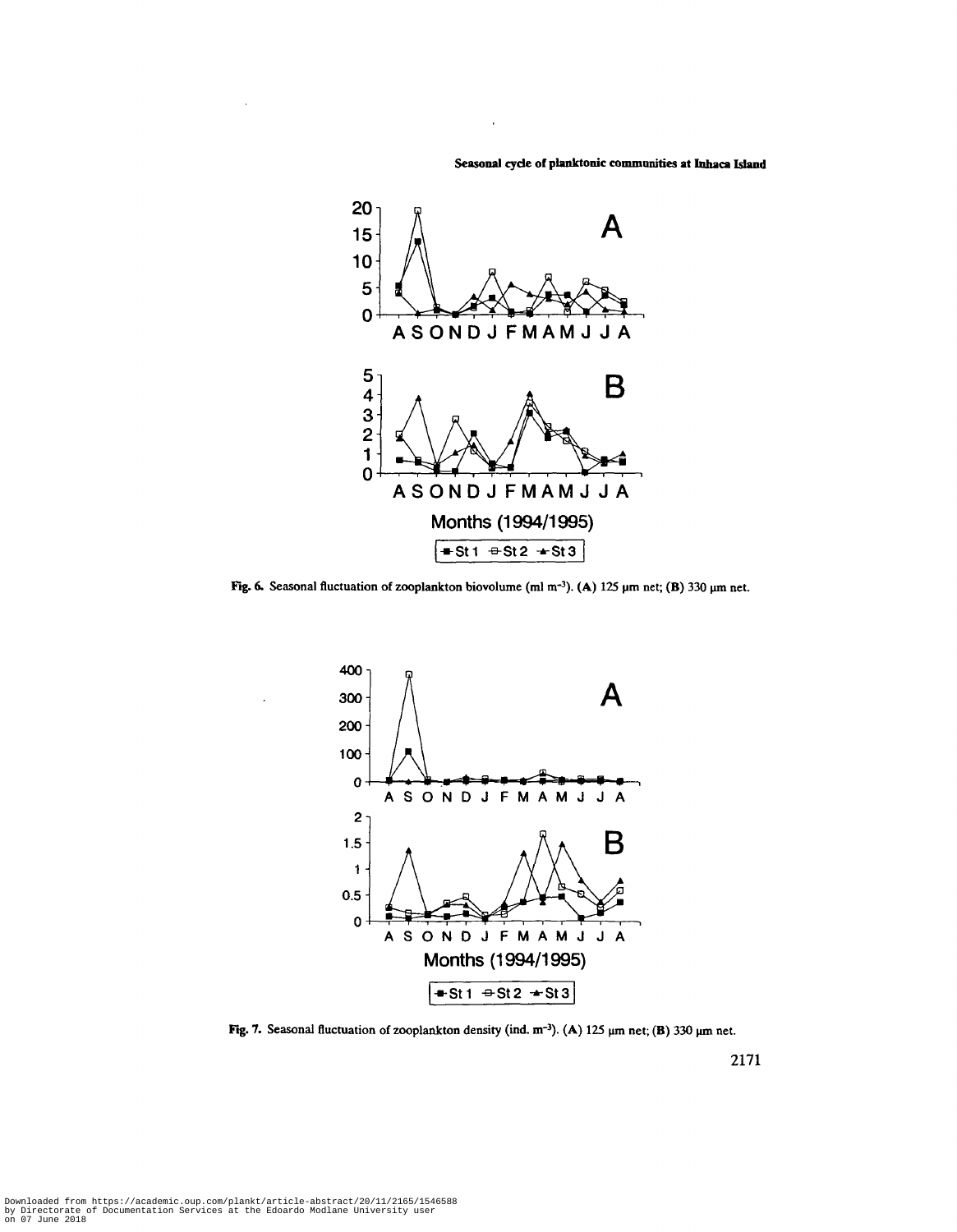### **J.Paula** *et at*

from the  $330 \mu m$  net, the peak was reached just in November, where biovolume showed a maximum of  $-17$  ml m<sup>-3</sup> and abundance around 5000 organisms m<sup>-3</sup>. This last peak was reached at collecting station 3, at the entrance of Saco mangrove, and reflects a high abundance of brachyuran larval stages in the water mass. On the other hand, the peak of the 125  $\mu$ m net reflects abundance of larval stages of mollusks. Gastropod larvae, the most abundant organisms of the zooplankton, reached highest densities in September with nearly 350 000 individuals m~<sup>3</sup> . It is practically impossible to identify these forms, due to the state of current knowledge and given their diversity in the area.

### *Mollusk larvae*

Although it was not possible to ascribe a high percentage of bivalve mollusk larvae to species (46.3%), >50% were determined at species or familial level (Figure 8). The most abundant determined species was the seagrass *(Z.capensis)* mussel *M.phillipinarum,* which accounted for 23% of total catches. This species is very abundant in the banks off the south and north coasts of the island where it is exploited for local consumption. The west banks are formed by assemblages based on the seagrass *T.cilliatum,* where the pearl oyster *P.capensis* is very abundant, and subjected to intensive fishery during spring tides. However, the larvae of this species were not very abundant, only accounting for 1.9% of catches. The other larvae ascribed to species were the rock mussel *Choromytilus meridionalis* (3.9%), the oyster *Saccostrea cucculata* (3.1%) and *Loripes clausus* (3.5%).

Some common seasonal trends can be observed among some of these species, and seem to indicate a spawning related to the annual peak of chlorophyll concentration in the water mass (Figures 9 and 10). This is the case for *P.capensis* and *Saccostrea cucculata,* both of which present maximum densities around the month of April. *Modiolus philUpinarum* showed a somewhat longer period



Fig. **8.** Major collected taxa among bivalve mollusks (percentage).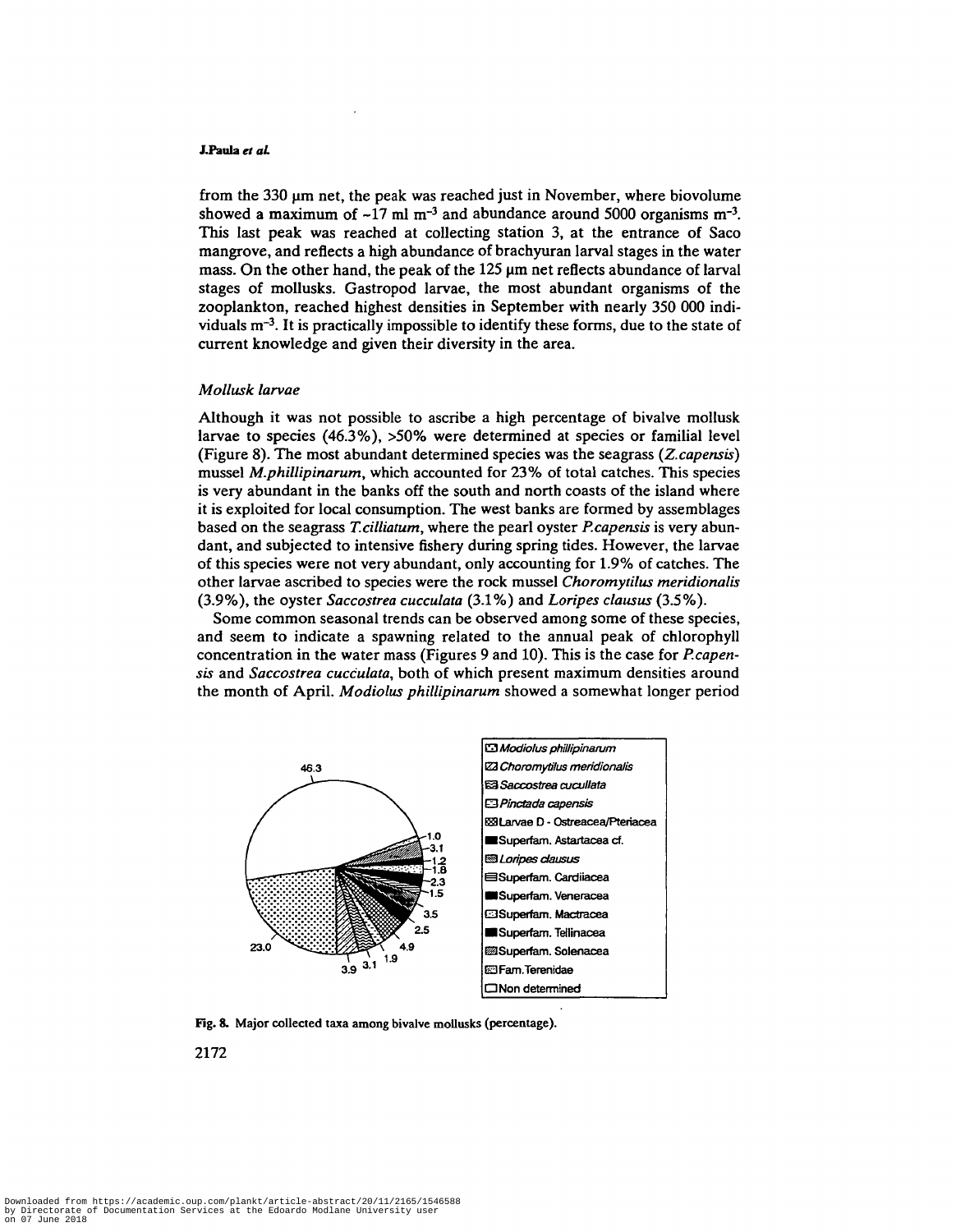**Seasonal cyde of planktonic communities at Inhaca Island**



Fig. 9. Seasonal fluctuation of bivalve larvae (ind. m<sup>-3</sup>).



Fig. 10. Seasonal fluctuation of *Modiolus phillipinarum*, *Choromytilus mendionalis*, *Pinctada capensis* and *Saccostrea cucculata* larvae (ind. m<sup>-3</sup>).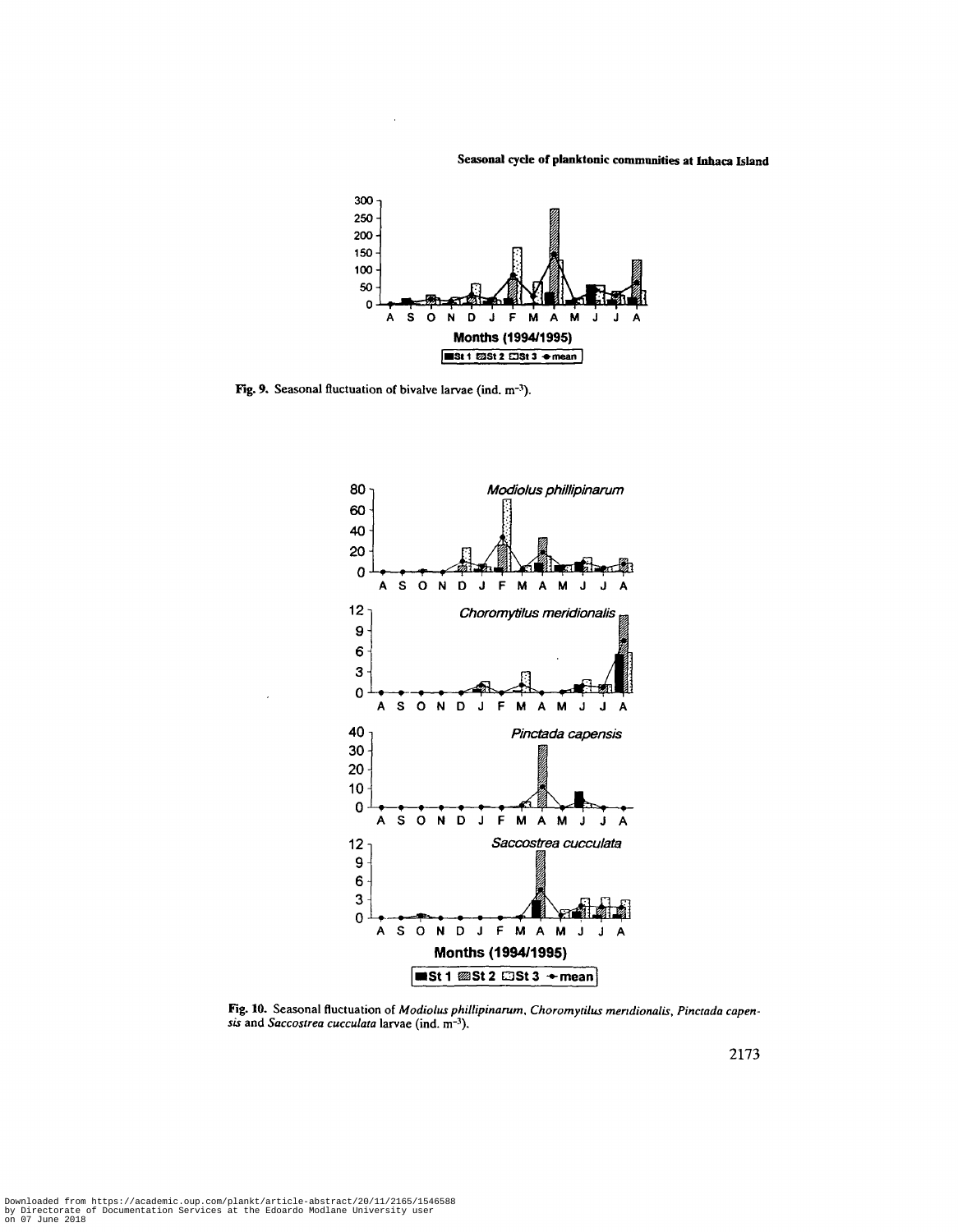# **J.Paula** *el at*

of reproduction, with a maximum in February at station  $3$  (>70 ind. m<sup>-3</sup>), *P.capensis* and *S.cucculata* with a net peak in April at station 2 (nearly 30 and 10 ind. m<sup>-3</sup>, respectively). *Choromytilus meridionalis* presented a peak in August at station 2 (nearly  $12$  ind.  $m^{-3}$ ).

# *Decapod crustacean larvae*

A few decapod larvae were ascribed to species, but as stated in Method, strong limitations of reference information preclude most identifications. Natant larvae were a significant fraction of collected decapod crustacean larvae. Penaeid shrimp protozoeal and mysid stages accounted for 39.2%, the remainder belonged to caridean families, namely Alpheidae (17.0%) and Processidae (0.4%). Alpheids are very abundant on the island, namely as commensals of a diversity of other burrowing animals in the intertidal and shallow water zones. These forms were more abundant during September at station 3, reaching a density of 70 ind. m<sup>-3</sup>.

Penaeid larval stages were abundant during the month of May (Figure 11), and almost restricted to station 3 near Saco mangrove bay. Protozoeal stages reached a density of  $>200$  ind.  $m^{-3}$ , whereas mysid stages reached  $>100$  ind.  $m^{-3}$ . The most abundant species in the area are *Penaeus semisulcatus* and *P.indicus,* and most likely the collected larvae belong to these two species.



Fig. 11. Seasonal fluctuation of larval stages of penaeid shrimps (ind. m<sup>-3</sup>).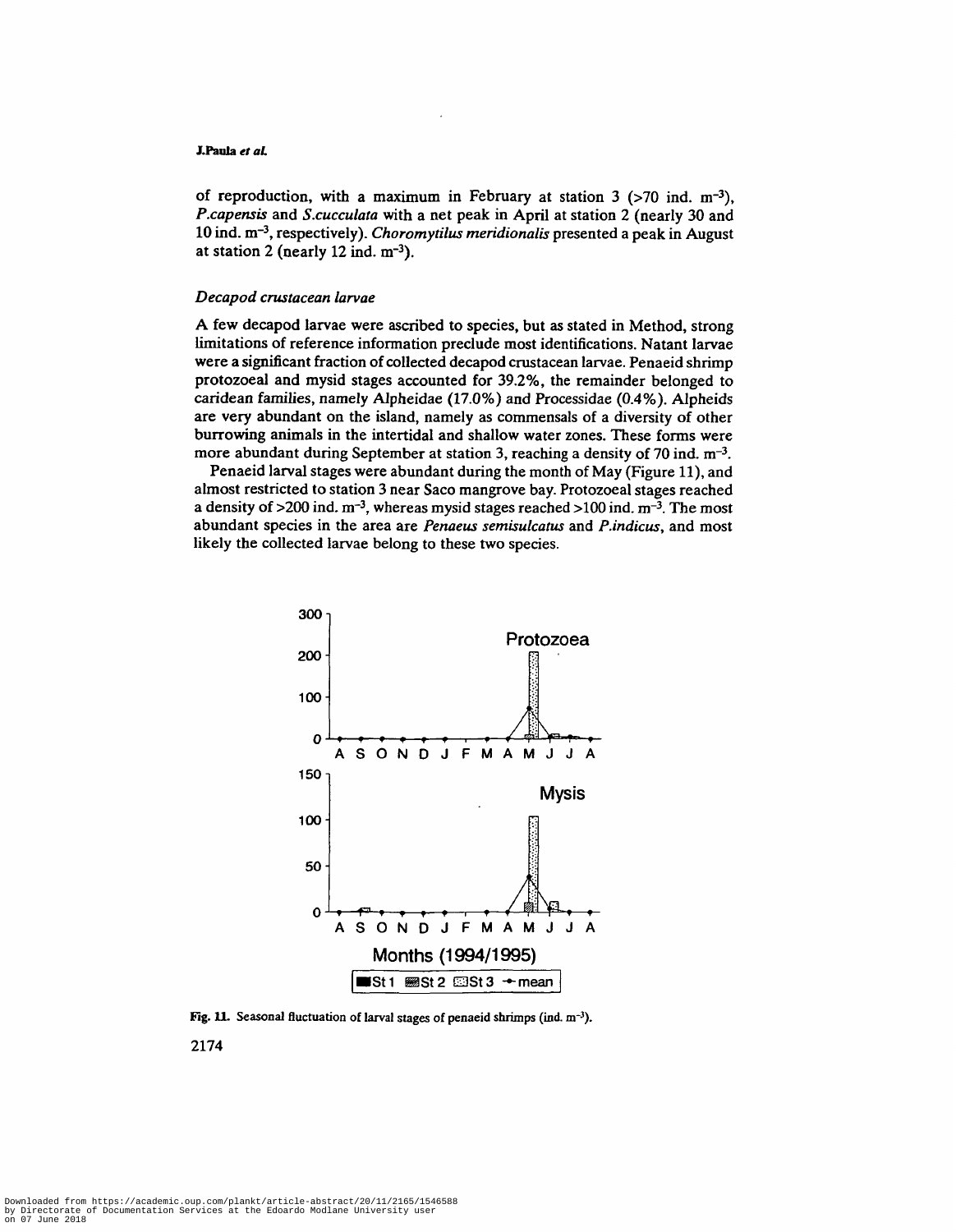Other decapod larvae were mainly represented by larval stages of brachyuran crabs, which together accounted for 93.5% of total reptant catches (Figure 12). The genus *Macrophthalmus* was by far the most abundant taxon with 52.7%, followed by undetermined brachyurans (20.7%, mainly composed by portunids, xanthids, atelecyclids and calapids), Pinnotherids (9.7%, probably *Arcotheres palaensis* commensal of the mussel *Modiolus phillipinarum),* leusosiids (6.4%), diogenids (3.7%), majids (2.7%), thallassinids (2.7%) and others (1.3%). Within this last group, a number of generic or specific taxa were identified, such as *Dotilla fenestrata* and *Uca* spp.; however, the observed abundances were very low.

The seasonal fluctuations of the larval stages of the Brachyura presented higher densities from August to December, reaching a peak in September with nearly  $300$  ind.  $m^{-3}$  (Figure 13). This pattern followed closely the abundance fluctuations of *Macrophthalmus* spp., with a maximum of nearly 150 ind. m<sup>-3</sup> at station 3. Most brachyuran larvae were collected at station 3, showing the importance of Saco Bay habitats for crustacean populations.

### **Discussion**

Globally, results suggest that a favorable period occurs from September to November, where temperature rises and phytoplankton grow, and a second and major period of planktonic abundance occurs by March, where phytoplankton grow due to nutrient accumulation in Maputo Bay along the rainy season. The availability of nutrients is related to rain and connected river discharge into the coastal zone, as shown by Kitheka *et al.* (1995) for Gazi Bay, Kenya. The rain cycle thus seem to be the main factor controlling the global seasonality of plankton assemblages at Inhaca Island coastal waters.

Values of chlorophyll concentration were relatively low when compared with data from Brown (1992) for the southwest coast of South Africa, which are due to the upwelling conditions in that area. However, in the inshore shelf of the southern coast, this author found an average of 1.46 mg  $m^{-3}$  throughout the year,



**Fig. 12.** Major collected taxa among decapod crustaceans (percentage).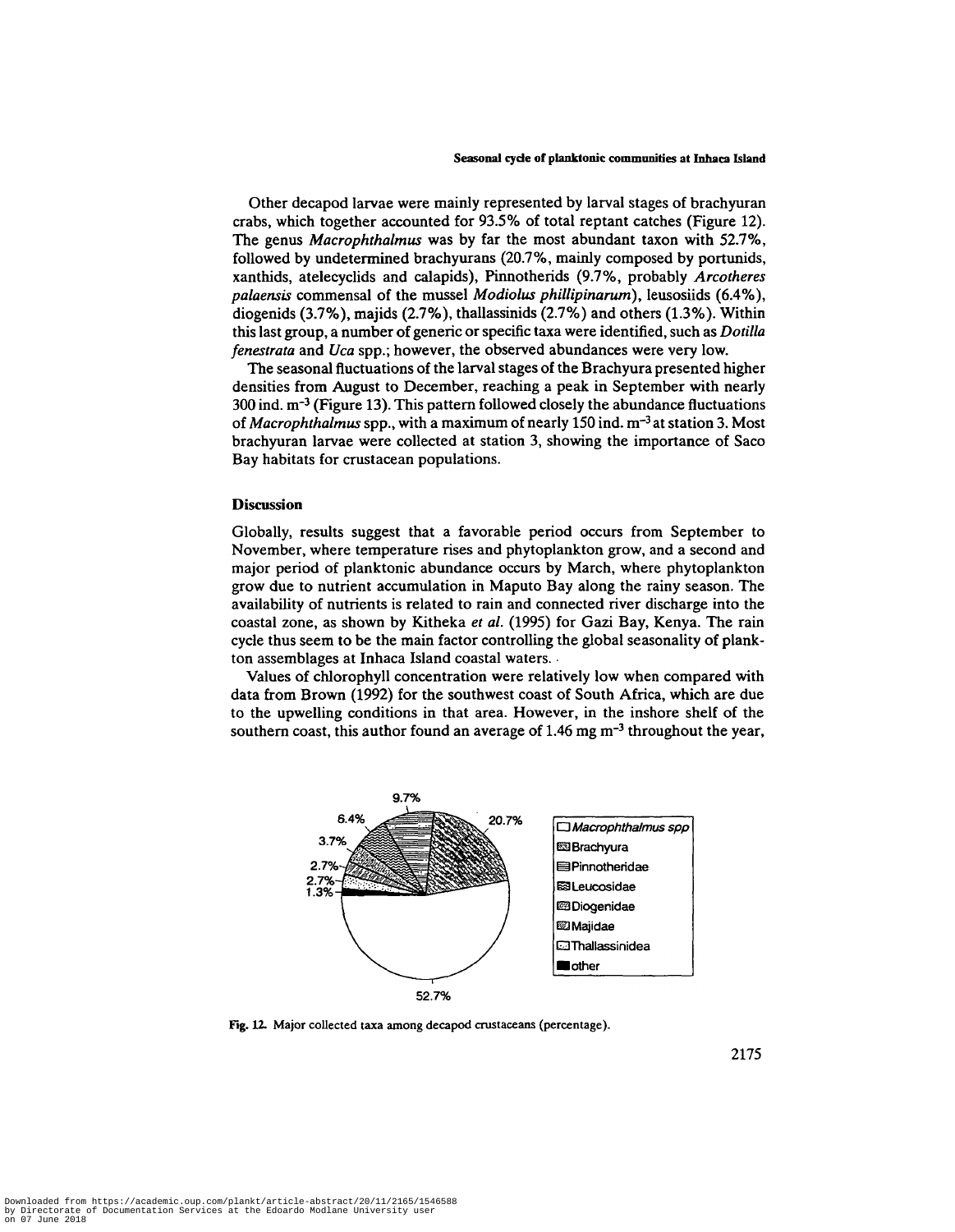**J-Panla** *el aL*



**Fig. 13. Seasonal fluctuation of larval stages of (A) total brachyuran crabs and (B) the genus** *Macrophthalmus* **(ind. m"-<sup>1</sup> ).**

with a seasonal maximum average of 1.7 mg m<sup>-3</sup> during autumn. Lugomela (1995) observed a range of 0.12-0.37 mg m<sup>-3</sup> of chlorophyll concentration at Chwaka Bay, Zanzibar, and Bryceson (1977) observed a higher maximum of 1.4 mg m<sup>-3</sup> and a minimum of 0.2 mg m<sup>-3</sup> near Dar-es-Salaam. Kitheka et al. (1995) found mean values of chlorophyll between a minimum of 0.24 mg m<sup>-3</sup> over coral reefs, and a maximum of 1.74 mg m<sup>-3</sup> in mangrove channels, for Gazi Bay. Maximum values were found by these authors to be related to rainy seasons in the area, May and November, respectively. The mean values of phytoplankton biomass seem to be somewhat similar along the east African coastal waters. It is, however, difficult to compare these results in detail, as the patchy distribution of chlorophyll concentration in the mosaic of coastal habitats produces a strong spatial variability at various scales. The dynamic characteristics of plankton distributions in coastal habitats are also strongly influenced by tidal currents and salinity gradients, and thus timing of sampling together with spatial location in relation to salinity and coastal environment mosaics will determine plankton type and concentration.

The organisms collected by the 125  $\mu$ m net are mainly herbivorous species, which could be expected to match the peaks of phytoplankton. It seems that the chlorophyll peak of the early warm season, from September to November, has a better response in the trophic chains than the highest values during March, where

Downloaded from https://academic.oup.com/plankt/article-abstract/20/11/2165/1546588 by Directorate of Documentation Services at the Edoardo Modlane University user on 07 June 2018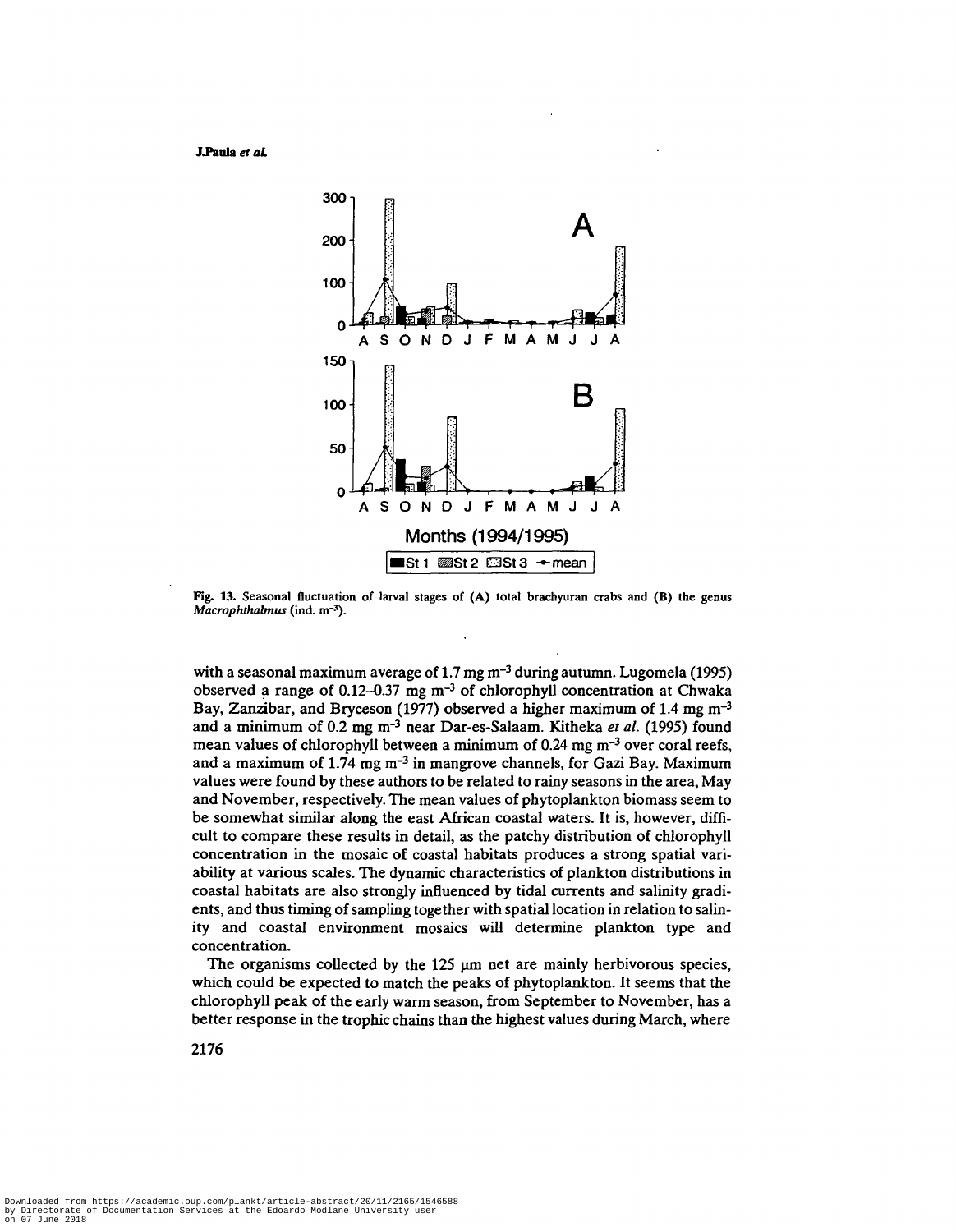the abundance of zooplankton was not very high. However, for the  $330 \mu m$  net, the high density values of November were observed only at one collecting station. These were mainly formed by larval brachyurans, not necessarily due to planktonic stimuli, but to cues for larval releasing activity by respective adult populations. Also, the abundance of benthic invertebrate larvae is conditioned by rhythmic processes in the larval release activity (see, for instance, Paula, 1989), and subsequent dispersal which is mainly related to particular hydrographic conditions.

Analyzing the abundance fluctuations of the larval stages of mollusks, it is interesting to observe that most bivalve larvae have their maximum in April following the chlorophyll peak. These organisms were more abundant at stations 2 and 3, which are placed close to the major bivalve banks around Inhaca Island. Penaeid shrimp larval stages were also more abundant during April, when settlement to coastal nursery areas occurs (De Freitas, 1986).

### **Acknowledgements**

This work was part of contract TS3-CT92-0114 'Interlinkages between eastern-African coastal ecosystems', financed by the European Commission (DG XII) under the framework of the STD-3 programme. The authors would like to acknowledge the staff of the Estação de Biologia Marítima of Inhaca Island for their help with the field sampling, Michele Neves for helping with nutrient and pigment analysis, Aidate Mussagy for her support with laboratory analysis, and Prof. Luiz Saldanha and Dr Adriano Macia for their interest and support, respectively, at the University of Lisbon and University Eduardo Mondlane.

#### **References**

- Braga,J.M. (1960) Foraminiferos da costa de Mozambique. *Est. Ens. Doc, Junta Invest. Ult., Ser. 2,* 67,1-211.
- Brown,P.C. (1992) Spatial and seasonal variation in chlorophyll distribution in the upper 30m of the photic zone in the southern Benguela/Agulhas ecosystem. *S. Afr. J. Mar. Sci.,* 12, 515-525.
- Bryceson.I. (1977) An ecological study of the phytoplankton of the coastal waters of Dar-es-Salaam. PhD Thesis, University of Dar-es-Salaam.
- De Boer.W.F. and Longamane,F.A. (1996) The exploitation of intertidal food resources in Inhaca Bay, Mozambique, by shorebirds and humans. *Biol. Conserv.,* 78,295-303.
- De Freitas,A\_J. (1984) The Penaeidea of South-East Africa. I. The study area and key to South-East African species. Inv. Rep. Durban, 56, 2-31.
- De Freitas,A.J. (1986) Selection of nursery areas by six south-east African Penaeidea. *Estuanne Coastal Shelf Sci.,* 23, 901-908.
- Gove,D.Z. and Cuamba,N.J. (1989) The seasonal variation of Inhaca plankton and some physical parameters of water. Report from a Workshop on Marine Sciences in East Africa, Dar-es-Salaam, 14-16 November, 1989.
- Lugomela,C.V. (1995) Spatial and temporal dynamics of phytoplankton biomass and species composition in Chwaka Bay, Zanzibar. In Hemminga,M. (ed.), *Interlinkages between Eastern African Coastal Ecosystems. Report EU TS3-CT92-01I4,* NIOO, Yerseke, pp. 166-172.
- Kalk,M. (ed.) (1995) *A Natural History Of Inhaca Island, Mozambique.* Witwatersrand University Press, Johannesburg.
- Kitheka,J.V., Ohowa,B.O., Mwashote,B.M., Shimbira,W.S., Mwaluma,J.M. and Kazungu,J.M. (1995) Water circulation, dynamics, water column nutrients and plankton productivity in Gazi Bay (Kenya). In Hemminga,M. (ed.), *Interlinkages between Eastern African Coastal Ecosystems. Report EU TS3-CT92-0114,* NIOO, Yerseke, pp. 95-121.